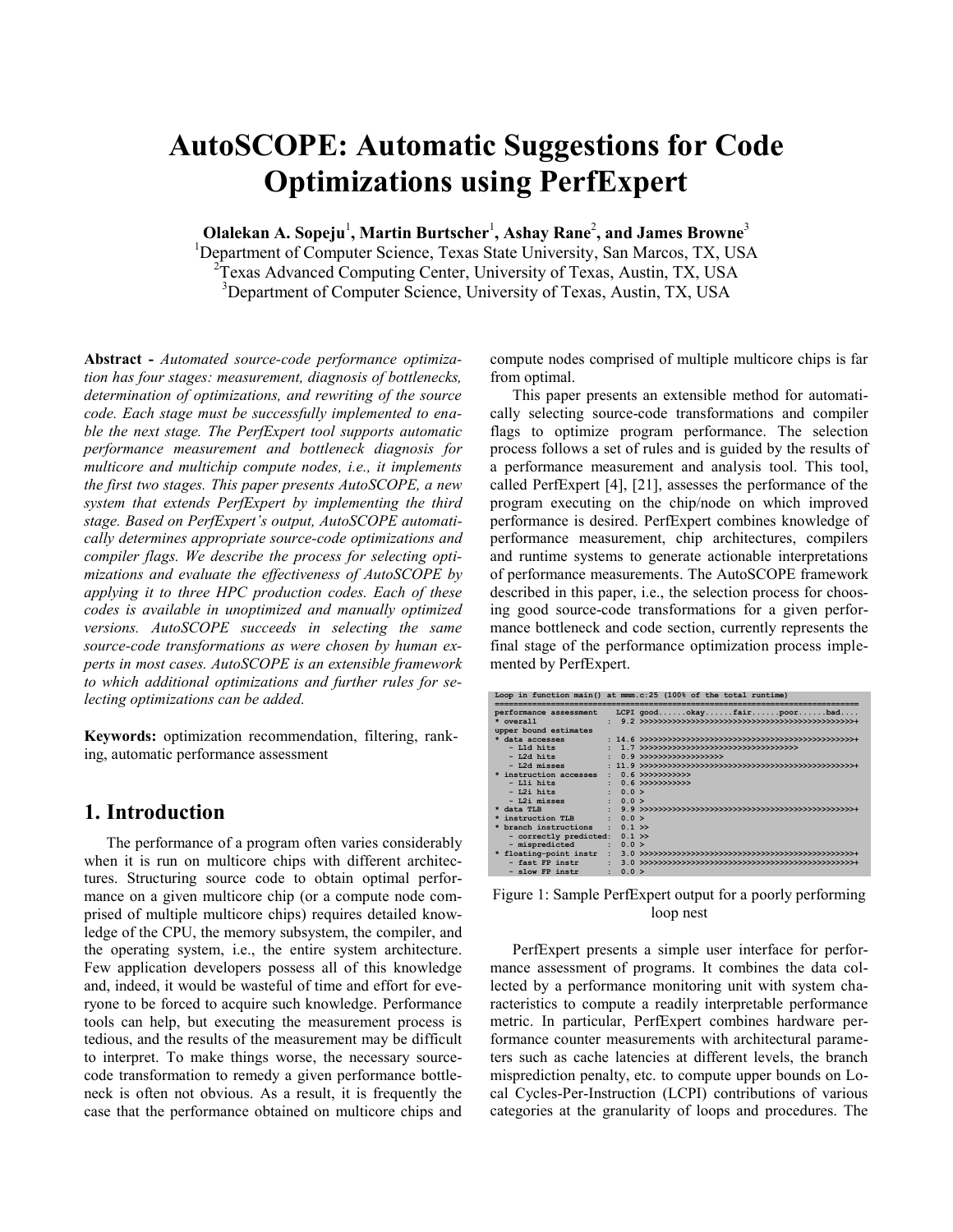LCPI values allow PerfExpert not only to determine which code sections suffer from performance bottlenecks but also to narrow down the cause of the poor performance to specific categories such as data accesses or branch instructions. [Figure 1](#page-0-0) shows how PerfExpert presents the results of its analysis of a triply-nested loop that performs a matrixmatrix multiplication. Longer bars represent higher fractions of runtime spent in executing the corresponding class of operations. [Figure 2](#page-1-0) lists the source code of the assessed loop nest. For illustration purposes, we used a poor loop order and no optimizations so that executing the code will result in bad memory access patterns. Indeed, PerfExpert detects these weaknesses and correctly identifies data accesses and TLB accesses as the primary culprits.

```
for (i = 0; i < n; i++)for (j = 0; j < n; j++) for (k = 0; k < n; k++)
c[i][j] += a[i][k] * b[k][j];
```
<span id="page-1-0"></span>

There is, however, often a substantial gap between identification of a problem and its resolution. For example, how should one resolve the problem of poor performance due to the TLB? Many application programmers do not know, nor should they have to know, what exactly a TLB is. Which source-code statements can cause data TLB problems and how can they be rewritten to yield better performance? The difficulty of such questions is compounded when multiple categories are reported to be a problem at the same time.



Figure 3: Abridged AutoSCOPE output with code examples

<span id="page-1-1"></span>To make it easier and quicker to resolve such performance problems, we designed AutoSCOPE, which is accessible through a simple web interface [\[21\].](#page-6-1) It analyzes the output of PerfExpert and determines which categories are in need of optimization. Then, it retrieves and ranks relevant suggestions for those categories from an annotated optimization database and selects the most relevant recommendations based on their ranks. The final set of suggestions is presented to the user. For example, AutoSCOPE "knows" that the probable cause of the TLB access bottleneck is a very long data access stride to an array. Thus, the PerfExpert output from [Figure 1](#page-0-0) results in the optimization recommendations shown in [Figure 3,](#page-1-1) which include reordering

of the loops in the loop nest. The recommendation for loop blocking arises due to the high rate of L2 misses. Section [2](#page-1-2) provides more detail and shows how the complete selection and optimization process is applied to this triply-nested loop. As we shall see later in the examination of real application codes, the appropriate optimizations are sometimes much less straightforward to identify.

Some of the suggestions include compiler flags [\(Figure](#page-5-0)  [7\)](#page-5-0). Since compiler flags depend on the compiler used, AutoSCOPE allows the user to choose among different compilers. It further allows turning on and off the inclusion of the code examples and compiler flags in the output.

We evaluated AutoSCOPE on three large-scale HPC application programs, including one that is used as a standard performance benchmark, on a supercomputing cluster at TACC. It was, almost without exception, successful in identifying and recommending the optimizations that were thought to be most appropriate by human performance experts that had tuned these codes before AutoSCOPE existed. AutoSCOPE and PerfExpert are freely available at http://www.tacc.utexas.edu/perfexpert/.

## <span id="page-1-2"></span>**2. Filtering and ranking approach**

This section explains how AutoSCOPE makes its recommendations. It uses the same process for each code section in PerfExpert's output. The purpose of filtering is to eliminate inapplicable suggestions. The purpose of ranking is to order the suggestions so that the most relevant recommendations can be identified and outputted. The ultimate goal is to make the final list neither too long nor too short and, of course, to include the most appropriate optimization suggestions for each code section. Additionally, we want AutoSCOPE and its database to be easily extensible.

|                                                                                        | 1. recommendation: use smaller types (e.g., float instead of double, short instead of int)<br>categories: data-TLB, data-L2+memory-accesses | attributes: -                           |  |  |  |
|----------------------------------------------------------------------------------------|---------------------------------------------------------------------------------------------------------------------------------------------|-----------------------------------------|--|--|--|
|                                                                                        | 2. recommendation: move loop invariant memory accesses out of loop                                                                          |                                         |  |  |  |
|                                                                                        | categories: data-L1-accesses                                                                                                                | attributes: loop                        |  |  |  |
|                                                                                        | 3. recommendation: change the order of loops                                                                                                |                                         |  |  |  |
|                                                                                        | categories: data-TLB, data-L2+memory-accesses                                                                                               | attributes: loop                        |  |  |  |
|                                                                                        | 4. recommendation: employ loop blocking and interchange                                                                                     |                                         |  |  |  |
|                                                                                        | categories: data-TLB, data-L2+memory-accesses                                                                                               | attributes: loop                        |  |  |  |
|                                                                                        | 5. recommendation: fuse multiple loops that access the same data                                                                            |                                         |  |  |  |
|                                                                                        | categories: data-L2+memory-accesses                                                                                                         | <i>attributes:</i> loop, multiple loops |  |  |  |
|                                                                                        | 6. recommendation: componentize loops by factoring them into their own subroutines                                                          |                                         |  |  |  |
|                                                                                        | categories: data-L2+memory-accesses                                                                                                         | attributes: loop                        |  |  |  |
| 7. recommendation: apply loop fission so every loop accesses just two different arrays |                                                                                                                                             |                                         |  |  |  |
|                                                                                        | categories: data-memory-accesses                                                                                                            | <i>attributes</i> : loop                |  |  |  |
|                                                                                        | 8. recommendation: move loop invariant computations out of loop                                                                             |                                         |  |  |  |
|                                                                                        | categories: FP-instructions                                                                                                                 | attributes: loop                        |  |  |  |

<span id="page-1-3"></span>Figure 4: Simplified excerpt from AutoSCOPE's recommendation database

To support ranking and filtering, each entry in the optimization database is annotated with a set of *attributes* and a non-empty set of *categories*. The attributes specify conditions that must be met for the corresponding entry to be useful. For example, an attribute might state that this is a loop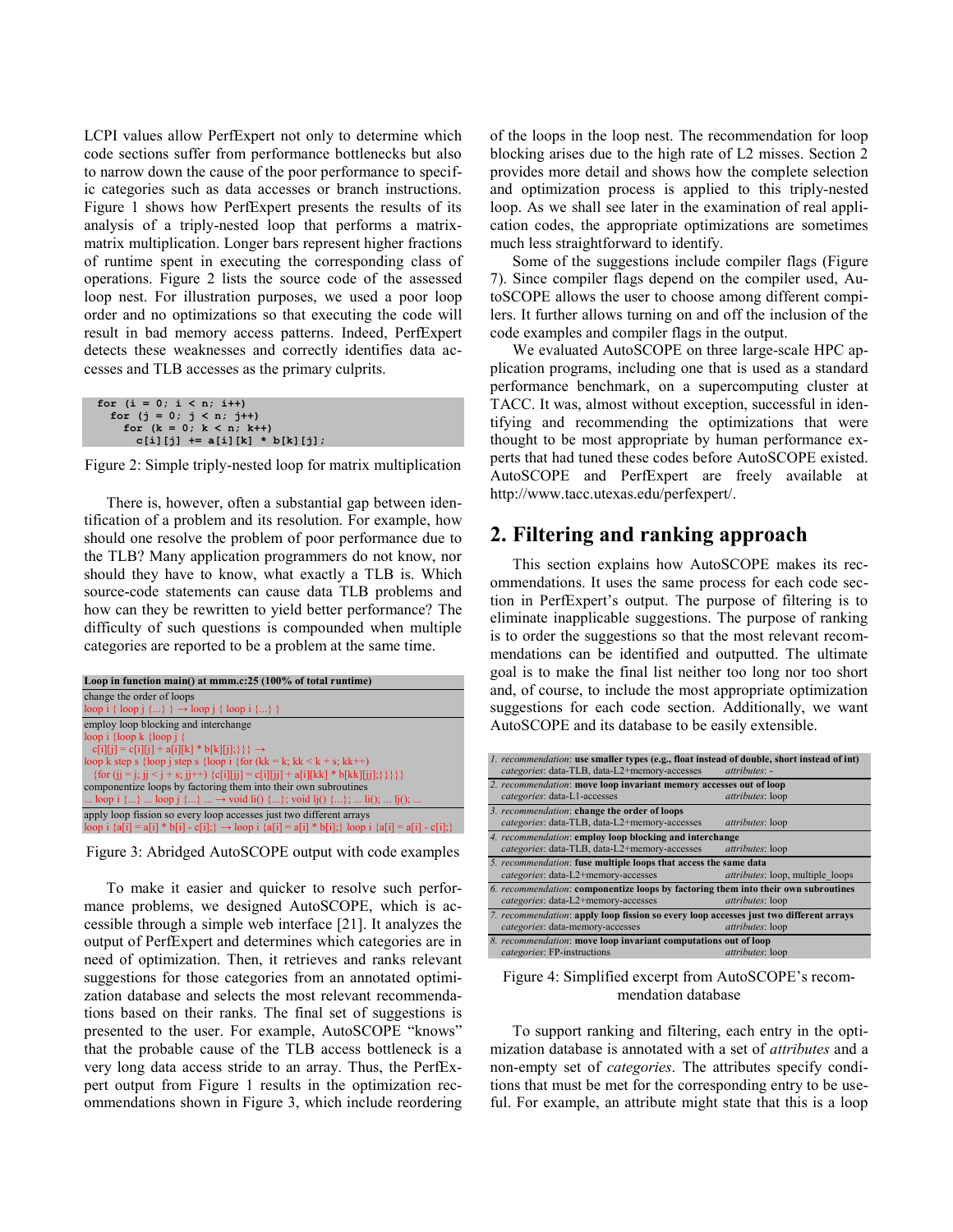optimization and therefore only applies to loops. In contrast, the categories are used to compute weighted averages of LCPI values for the ranking. [Figure 4](#page-1-3) shows a small excerpt from the current optimization database, excluding code examples and compiler flags. We use this sample database throughout this section, along with the PerfExpert output from [Figure 1,](#page-0-0) to illustrate the filtering and ranking process of AutoSCOPE, which entails the following steps.

*Function versus loop filtering*: AutoSCOPE uses a disjoint set of recommendations for code sections that represent loops and code sections that represent functions. This separation is a consequence of how HPCToolkit [\[24\],](#page-6-2) upon which PerfExpert is build, treats functions and loops. Whereas functions and loops are assessed individually and do not include measurements from other functions they call, a function's assessment always includes the loops executed by this function. Hence, for any loop that is listed by Perf-Expert, the enclosing function is necessarily also listed, and all suggested optimizations for the loop also apply to the function, leading to unnecessary duplication of suggestions. If, however, a function is listed but a contained loop is not, then that loop is not important and therefore loop optimizations should not be suggested for this function. Combining these two cases, we find that there is never a good reason to suggest loop optimizations for functions or function optimizations for loops. Consequently, AutoSCOPE only emits suggestions with the loop attribute for loops and suggestions without the loop attribute for functions. For example, entry 1 in the above database does not have the loop attribute and is therefore not recommended for our example loop nest.

*Multiple function or loop filtering*: Several of the optimizations in the database only apply if there are multiple important functions or loops. For instance, recommendations that require the reordering of functions or loops as well as recommendations to fuse multiple loops belong to this category. AutoSCOPE only makes such recommendations if multiple functions or multiple loops are included in PerfExpert's output. This is why it excludes entry 5.

*Weighted LCPI ranking*: Once the database entries with suitable attributes have been identified, they are ranked based on their category annotations. This is done by taking the LCPI values of the listed categories of each entry and adding them up. For instance, if a code section has a data access LCPI of 14.6 and a data TLB LCPI of 9.9, optimizations that help with data access bottlenecks will be ranked higher than optimizations that alleviate data TLB issues, but optimizations that help with both problems are ranked highest. In our example, AutoSCOPE computes the following weights: entry  $3 = 22.7$ , entry  $4 = 22.7$ , entry  $6 = 12.8$ , entry  $7 = 11.9$ , entry  $8 = 3.0$ , and entry  $2 = 1.7$ .

*Ranking-based filtering*: Because the ranking not only orders the suggestions but also assigns a metric of relevance to them, AutoSCOPE is able to filter out recommendations that are unlikely to be relevant. It currently uses a 30% threshold for this purpose, i.e., suggestions whose relevance is less than 30% of the most relevant recommendation are discarded. 30% of 22.7 is 6.81, so entries 8 and 2 are considered not relevant enough and are filtered out.

*Attribute-based tie breaking*: Because there are over an order of magnitude more recommendations in our (growing) database than there are categories, the weighted LCPI ranking often yields multiple suggestions with the same rank. To break these ties, recommendations with more attributes (that must all match) are given priority. The intuition behind this approach is that an entry with more attributes is more specific and therefore more likely to be a good match for the given code section.

*Order-based tie breaking*: If there are still ties left, AutoSCOPE uses the order in which the suggestions are listed in the database as the final tie breaker. This allows the database writer to indicate which optimizations should be listed first in case of a tie without having to resort to additional annotations. In our example, entry 3 will be listed before entry 4 even though both of them have the same ranking (see below for why this is a good order).

*Number-based filtering*: This last step is optional and not enabled in the current version of AutoSCOPE. If too many suggestions are left, only the top *k* will be outputted, where *k* is a user selectable threshold. The purpose of this step is simply to curtail the list to no more than *k* suggestions so as not to clutter the output.

Using the above ranking and filtering approach for the loop nest assessed in [Figure 1](#page-0-0) results in the recommendations shown in [Figure 3,](#page-1-1) both for the full database as well as for the database shown in [Figure 4.](#page-1-3) Even without knowing what this loop nest does, it makes sense to exclude entry 1 because it is not restricted to loops and will therefore be recommended for the function containing the loop nest, entry 2 because the L1 data cache does not represent the major performance bottleneck, entry 5 because we only have a single loop nest, and entry 8 because floating-point operations are not the major performance bottleneck. It also makes sense to recommend entry 3 over entry 4 because entry 3 requires only two nested loops whereas entry 4 requires three nested loops, making entry 3 more likely to apply in general (PerfExpert does not report the nesting depth to AutoSCOPE). Entry 6 only helps with L2 data cache and data memory access problems whereas entries 3 and 4 additionally help with data TLB problems. Thus, entries 3 and 4 should be listed before entry 6. Finally, entry 7 addresses DRAM page conflicts and thus primarily helps with memory issues, which is why it is listed last.

#### **2.1 Suggestion relevance**

Applying the first transformation suggested by Auto-SCOPE in [Figure 3](#page-1-1) results in the code shown in [Figure 5.](#page-3-0) This optimization is simple. It improves the performance by a factor of 2.5 and eliminates all TLB problems.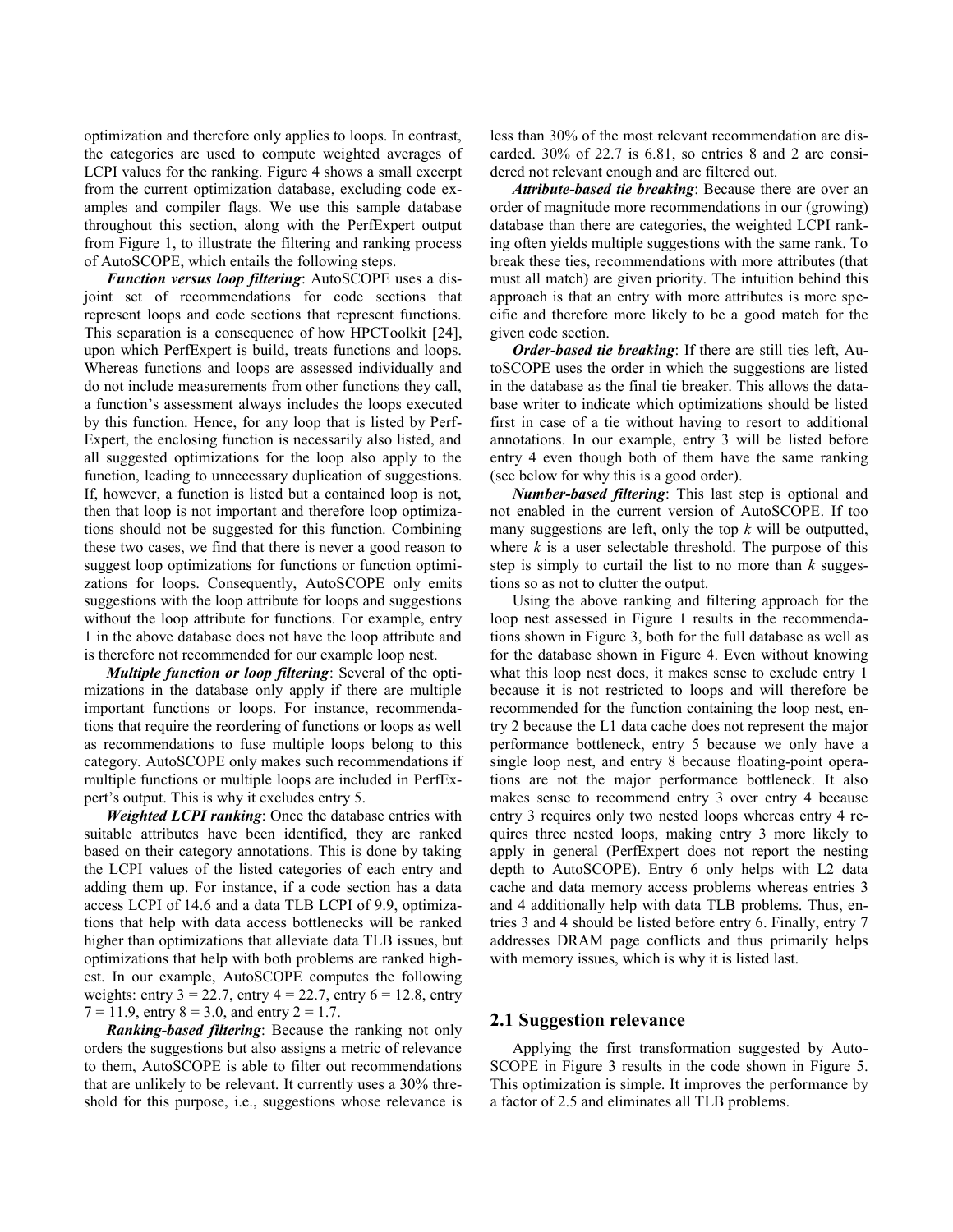```
for (i = 0; i < n; i++)for (k = 0; k < n; k++) for (j = 0; j < n; j++)
c[i][j] += a[i][k] * b[k][j];
```
<span id="page-3-0"></span>Figure 5: Matrix-matrix multiplication code after exchanging the *j* and *k* loops

Applying the second transformation from [Figure 3](#page-1-1) yields the code shown in [Figure 6.](#page-3-1) As this example illustrates, applying some optimizations is quite complex and the code examples are essential to show the programmer what needs to be done. In this case, all the user has to do after modifying the code appropriately is find a good value for the parameter *s*, which can be done using manual trials or autotuning. Applying this optimization eliminates the remaining data-access bottlenecks and improves performance by a factor of 5.2. At this point, the performance is very good and no further optimizations are needed. Hence, Auto-SCOPE not only correctly identified useful code optimizations but also eliminated a large number of irrelevant or inapplicable recommendations from consideration, thus helping the user by focusing his or her attention on just a few optimizations that are targeted for this code section.

```
for (k = 0; k < n; k += s) for (j = 0; j < n; j += s)
for (i = 0; i < n; i++)
        for (kk = k; kk < k + s; kk++) for (jj = j; jj < j + s; jj++)
             c[i][jj] += a[i][kk] * b[kk][jj];
```
<span id="page-3-1"></span>Figure 6: Matrix-matrix multiplication code after applying loop blocking

#### **2.2 Extensibility**

Adding database entries is simple. The database is stored in plain text format. New entries can be added using any text editor. Of course, the new entries need to include proper category and attribute annotations. Using plain text also makes it easy to update existing entries, such as modifying a code example, adding compiler flags, or altering attributes.

Adding extra categories is more involved. The database entries that correspond to the new category need to be annotated accordingly and the parser in AutoSCOPE has to be extended to recognize the new category. However, the rest of AutoSCOPE's functionality, such as computing the weighted average of the LCPI values and displaying the results on a web page, can be reused.

Adding new attributes requires the affected database entries' annotations to be updated and AutoSCOPE to include a new function to recognize or compute the new attribute. For example, future versions of PerfExpert might output the loop nesting depth, which is currently not available. This would allow us, for instance, to annotate entry 3 in our sample database to require at least a doubly-nested loop. Such an annotation would prevent AutoSCOPE from recommending entry 3 for any non-nested loops.

## **3. Related work**

There are many performance evaluation tools with a wide range of approaches and functionalities. Performance tools may implement four functions: measurement, analysis based on the measurements, recommendation of sourcecode optimizations, and automation of source-code optimizations. The tools can be further classified by the basis for measurement and analysis: performance-counter-based versus event-trace-based and by whether the tool requires the source code to be annotated to generate measurements. Since the subject of this paper is derivation of recommendations for source-code optimizations for bottlenecks that are identified and characterized through performance-counter measurements and analyses, we only briefly mention papers that do not, in our best judgment, consider source-code optimizations or where the analyses are based on event traces.

Tau [\[20\],](#page-6-3) [\[25\],](#page-6-4) PerfSuite [\[16\],](#page-6-5) [\[22\],](#page-6-6) HPCToolkit [\[12\],](#page-6-7) [\[24\],](#page-6-2) IPM [\[14\],](#page-6-8) and Open|SpeedShop [\[19\]](#page-6-9) are among the most powerful and widely used tools that provide performance-counter-based measurement and analysis. Each of these tools provides flexible and in-depth measurement and association of performance bottlenecks with source-code segments. Each tool provides the measurements and at least some of the analyses upon which optimization can be based but do not extend to recommendation of or automation of source-code optimizations.

PerfExplorer [\[13\]](#page-6-10) extends Tau with additional analysis and diagnostic capabilities. However, PerfExplorer/Tau uses code instrumentation and event tracing, which can perturb the execution behavior, and does not recommend sourcecode optimizations. In contrast, PerfExpert bases its analysis and optimization recommendations upon data provided by HPCToolkit, which requires no code instrumentation and uses CPU performance counters to minimize perturbation.

There are several tools that provide source-code optimizations for some types of bottlenecks. ThreadSpotter [\[26\]](#page-6-11) captures information about data access patterns from a cache simulator and offers advice on related losses, specifically latency exposed due to poor locality, competition for bandwidth, and false sharing. It recommends possible optimizations for bottlenecks resulting from data accesses. Perf-Expert attempts a more comprehensive diagnosis of bottlenecks, targeting not only data locality but also instruction locality, floating-point performance, etc. and recommends optimizations across this spectrum. ThreadSpotter does not attempt automated optimizations.

SLO [\[2\]](#page-6-12) uses cache profiling to measure data reuse distances and other locality metrics. It associates these measures with code segments, particularly loops, and suggests optimizations such as loop tiling or loop interchange.

Paradyn [\[17\],](#page-6-13) based on Dyninst [\[3\],](#page-6-14) is a performance measurement tool for parallel and distributed programs. Performance instrumentation is inserted into the application and modified during execution. It associates bottlenecks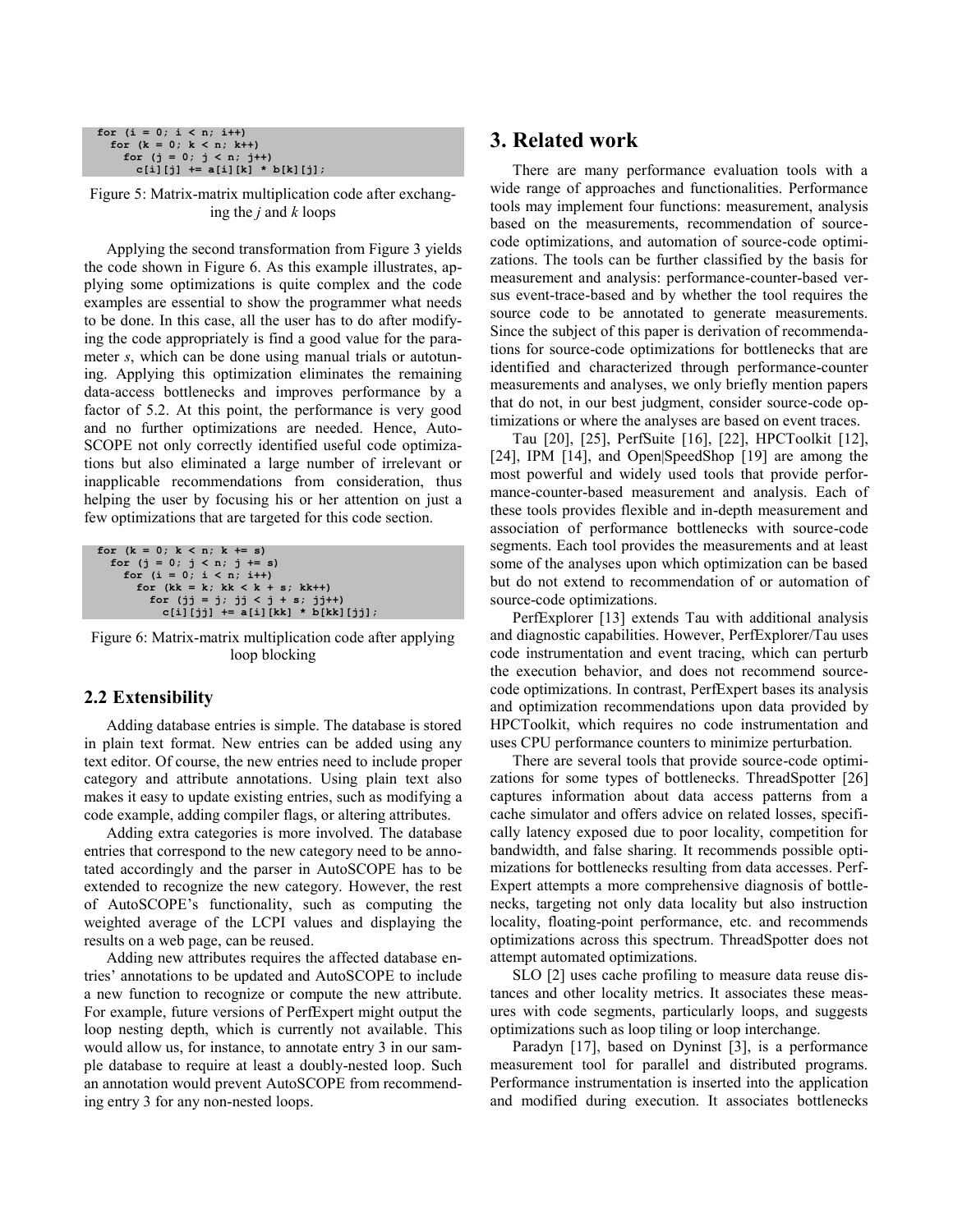with specific causes and program parts but does not extend to recommending application optimizations.

Periscope [\[11\]](#page-6-15) collects and aggregates performance information through an agent-based approach. It provides identification of the source-code locations of performance bottlenecks and analyses of causes for the bottlenecks.

MAQAO [\[9\]](#page-6-16) is a performance analysis tool that combines performance counter measurements with static information to generate diagnoses. It derives the static information from the assembly code. It contains a knowledge base of important assembly patterns, which can be associated with hints for possible code optimizations.

The IBM Productive, Easy-to-use, Reliable Computing System (PERCS) project [\[5\],](#page-6-17) [\[6\],](#page-6-18) [\[27\]](#page-6-19) is building an automated system that detects and analyzes performance bottlenecks in application codes, identifies potential source-code optimizations, and includes automated optimization capabilities. The Bottleneck Detection Engine (BDE), which is the core of the framework, utilizes a database of rules to detect bottlenecks in the given application. The BDE feeds the information on bottleneck locations, including metrics associated with the bottlenecks, to the user. It may also suggest how much improvement could be obtained by the optimization of a given bottleneck. In addition to suggestions to the user, IBM's tool also supports directly modifying the source code and applying standard transformations through the compiler. The limitation of PERCS is that it requires the use of IBM's proprietary software stack including its compilers.

Systems that base their analyses on event traces include KOJAK [\[18\],](#page-6-20) KappaPI [\[10\]](#page-6-21) and the Parallel Performance Wizard [\[23\].](#page-6-22) KOJAK aims at the development of a generic automatic performance analysis environment for parallel programs. The Parallel Performance Wizard attempts automatic diagnosis as well as automated optimization. It is, however, based on event trace analysis and requires program instrumentation. Its primary applications have been problems associated with the partitioned global address space (PGAS) programming model, although it applies to other performance bottleneck issues as well.

Cray's ATExpert [\[15\]](#page-6-23) graphically displays the performance of parallel programs. It points the user to specific problem areas in the source code, tries to explain why the problems are occurring, and suggests steps to resolve them. It does not provide code templates or rank suggestions.

The Performance Engineering Research Institute (PERI) Autotuning project [\[1\]](#page-6-24) combines measurement and searchdirected auto-tuning in a multistep process to obtain automated optimization. It can be viewed as a special case of an expert system where one flexible solution method is applied to all types of bottlenecks. It is unclear whether autotuning by itself can effectively optimize the wide spectrum of bottlenecks that arise when executing complex codes on multicore chips and multi-socket nodes. We hope to be able to incorporate methods from this project in the optimization capabilities of a future version of PerfExpert.

## **4. Evaluation methodology**

#### **4.1 System**

We used the PerfExpert installation on Ranger, the supercomputing Sun Constellation Linux Cluster at the Texas Advanced Computing Center. Ranger contains 3,936 16 way SMP compute nodes made of 15,744 quad-core 2.3 GHz AMD Opteron (Barcelona) processors, i.e., 62,976 compute cores. It has 123 TB of main memory, 1.7 PB of global disk space, and a theoretical peak performance of 579 TFLOPS. All compute nodes are interconnected using InfiniBand in a seven-stage full-CLOS fat-tree topology providing 1 GB/s point-to-point bandwidth.

#### **4.2 Applications**

We have tested AutoSCOPE on MANGLL/DGADVEC, HOMME, and LIBMESH/EX18. These large-scale HPC programs represent various application domains. They were all compiled with the Intel compiler v10.1.

MANGLL is a scalable adaptive high-order discretization library. It supports dynamic parallel adaptive mesh refinement and coarsening, which is essential for numerical solution of the partial differential equations (PDEs) arising in many multiscale physical problems. DGADVEC is an application built on top of MANGLL for the numerical solution of the energy equation that is part of the coupled system of PDEs arising in convection simulations, describing the viscous flow and temperature distribution in Earth's mantle. MANGLL and DGADVEC are written in C.

HOMME is an atmospheric general circulation model consisting of a dynamical core based on the hydrostatic equations, coupled to sub-grid scale models of physical processes. The HOMME code is designed to provide 3D global atmospheric simulation similar to the Community Atmospheric Model. The benchmark version of HOMME we are using was one of NSF's acceptance benchmark programs for Ranger. It is written in Fortran 95.

The LIBMESH library provides a framework for the numerical approximation of partial differential equations using continuous and discontinuous Galerkin methods on unstructured hybrid meshes. It supports parallel adaptive mesh refinement computations as well as 1D, 2D, and 3D steady and transient simulations on a variety of popular geometric and finite element types. EX18 uses LIBMESH to solve the transient nonlinear problem using the objectoriented FEMSystem class framework. LIBMESH and EX18 are written in C++.

## **5. Results**

This section compares the suggestions produced by AutoSCOPE with actual optimizations that performance experts implemented to accelerate large-scale HPC codes. Due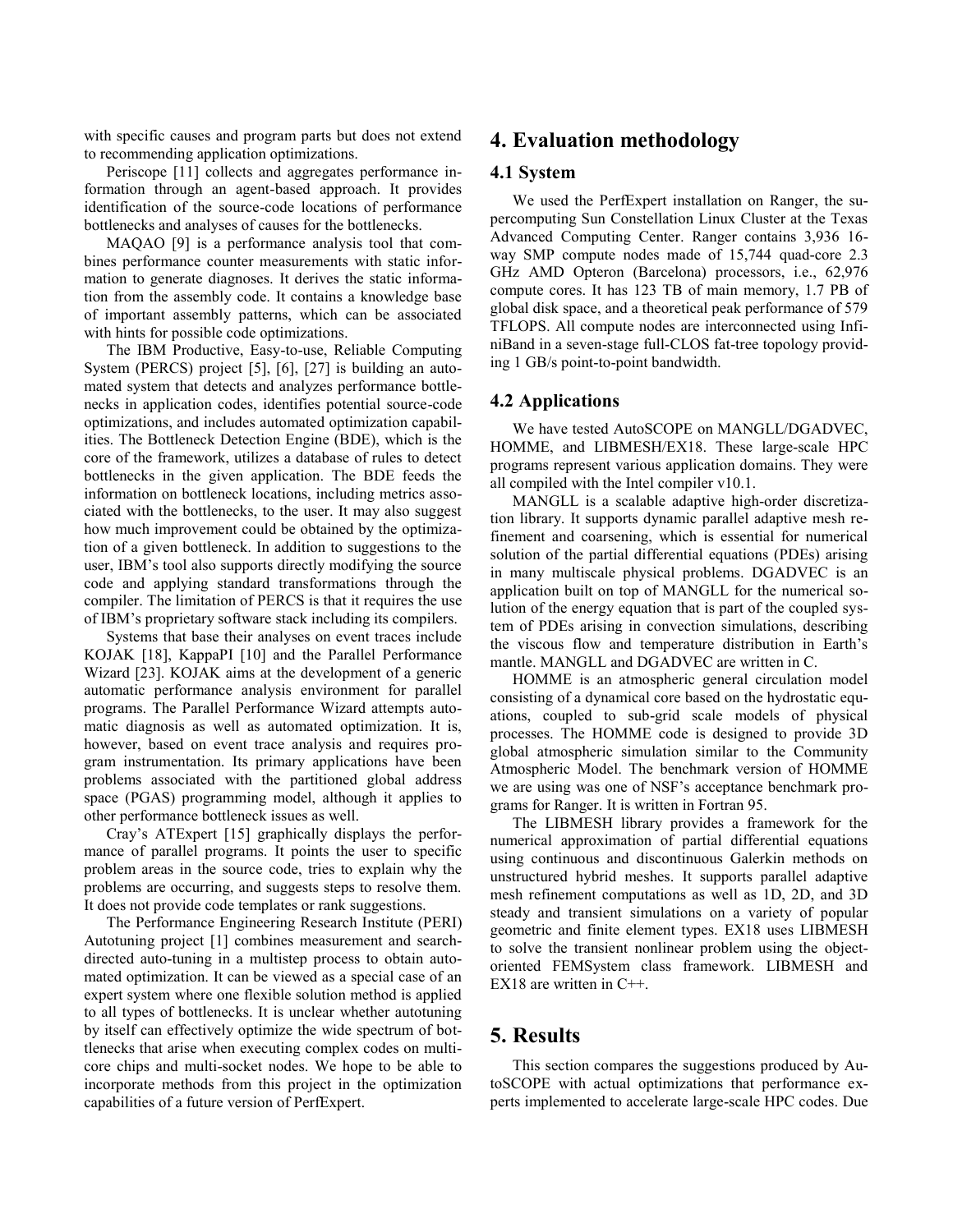to space reasons, we only show one key loop per program.

[Figure 7](#page-5-0) shows the recommendations AutoSCOPE makes for the most important loop in LIBMESH/EX18. This loop performs a large number of memory accesses, most of which hit in the L1 data cache, and quite a few floating-point operations. Hence, AutoSCOPE focuses on suggestions that reduce the number of load instructions, boost the bandwidth to the L1 data cache, and reduce the number of floating-point instructions.

| Loop in function NavierSystem::element time derivative() (23.3% of runtime)                         |  |  |
|-----------------------------------------------------------------------------------------------------|--|--|
| move loop invariant memory accesses out of loop                                                     |  |  |
| loop i $\{a[i] = b[i] * c[i]\} \rightarrow temp = c[i]$ ; loop i $\{a[i] = b[i] * temp\}$           |  |  |
| enable the use of vector instructions to transfer more data per access                              |  |  |
| align arrays, use only stride-one accesses, make loop count even (pad arrays)                       |  |  |
| struct {double a, b;} s[63]; for (i = 0; i < 63; i++) {s[i].a = 0; s[i].b = 0;} $\rightarrow$       |  |  |
| declspec(align(16)) double a[64], b[64]; for (i = 0; i < 64; i++) {a[i] = 0; b[i] = 0;}             |  |  |
| use the "-opt-streaming-stores always" compiler flag                                                |  |  |
| move loop invariant computations out of loop                                                        |  |  |
| loop i $\{x = x + a * b * c[i]\}\rightarrow$ temp = a * b; loop i $\{x = x + \text{temp} * c[i]\}\$ |  |  |

<span id="page-5-0"></span>Figure 7: Condensed AutoSCOPE recommendations for the most important loop in EX18

When we manually optimized this code (before Auto-SCOPE existed), we obtained a substantial speedup by applying the first and third recommendation, i.e., by factoring out common subexpressions involving memory accesses and by moving loop invariant code [\[4\].](#page-6-0) Based on simple tests, the author of EX18 had assumed that the compiler would do this automatically. However, several of the common subexpressions we found involve C++ templates and most of them use pointer indirections, which seem to make the code too complex for the compiler to optimize. These simple optimizations (for a human) made the loop 32% faster, yielding an application-wide speedup of 5%.

[Figure 8](#page-5-1) shows AutoSCOPE's recommendations for one of the two key loops in DGADVEC. This loop's performance profile is quite similar to that of the EX18 loop discussed above except it performs significantly more floatingpoint operations. Hence, the recommendations are similar but the order in which they are listed is different.

| Loop in function dgadvecRHS() at dgadvec.c:993 (19.4% of total runtime)                                |
|--------------------------------------------------------------------------------------------------------|
| move loop invariant computations out of loop                                                           |
| loop i $\{x = x + a * b * c[i] \}$ $\rightarrow$ temp = a * b; loop i $\{x = x + temp * c[i] \}$       |
| componentize loops by factoring them into their own subroutines                                        |
| loop i $\{\}$ loop j $\{\}$ $\rightarrow$ void li() $\{\}$ ; void lj() $\{\}$ ;  li();  lj();          |
| move loop invariant memory accesses out of loop                                                        |
| loop i {a[i] = b[i] * c[j]} $\rightarrow$ temp = c[j]; loop i {a[i] = b[i] * temp;}                    |
| enable the use of vector instructions to transfer more data per access                                 |
| align arrays, use only stride-one accesses, make loop count even (pad arrays)                          |
| struct {double a, b;} s[63]; for ( $i = 0$ ; $i < 63$ ; $i++)$ {s[i].a = 0; s[i].b = 0;} $\rightarrow$ |
| declspec(align(16)) double a[64], b[64]; for (i = 0; i < 64; i++) {a[i] = 0; b[i] = 0; }               |
| use the "-opt-streaming-stores always" compiler flag                                                   |

<span id="page-5-1"></span>Figure 8: Condensed AutoSCOPE recommendations for the most important loop in DGADVEC

Together with the developers of DGADVEC, we have been able to accelerate this loop through vectorization. The primary performance problem is the L1 load-to-use hit latency of three cycles, which cannot be hidden as there are not enough independent instructions available to execute. Since this latency is fixed in hardware, we can only reduce the average latency by increasing the bandwidth, i.e., accessing multiple data items per memory transaction through the use of SSE instructions. Hence, we rewrote the loop so that the compiler can vectorize it [\[8\]](#page-6-25) (i.e., we applied the fourth recommendation). Comparing the old and new loop implementations, we found that the number of executed instructions is 44% lower and the number of L1 data-cache accesses is 33% lower due to the vectorization [\[4\].](#page-6-0)

[Figure 9](#page-5-2) shows the optimization suggestions for an important loop in HOMME, which has also been manually tuned. This loop suffers primarily from bad memory access performance. Many of the accesses miss in all cache levels and go to main memory. As a consequence, AutoSCOPE recommends optimizations that aim at helping the compiler optimize the code better, enhance the memory access patterns, and improve the main memory latency.

| Loop in function preq robert() at prim si mod.F90:846 (8.9% of total runtime)                                        |  |  |
|----------------------------------------------------------------------------------------------------------------------|--|--|
| componentize loops by factoring them into their own subroutines                                                      |  |  |
| loop i $\{\}$ loop j $\{\}$ $\rightarrow$ void li() $\{\}$ ; void li() $\{\}$ ;  li();  li();                        |  |  |
| change the order of loops                                                                                            |  |  |
| $\text{loop } i \{ \text{loop } j \} \rightarrow \text{loop } j \{ \text{loop } i \} \dots \}$                       |  |  |
| employ loop blocking and interchange                                                                                 |  |  |
| loop i $\{loop k \{loop i\}$                                                                                         |  |  |
| $c[i][j] = c[i][j] + a[i][k] * b[k][j]; \rightarrow$                                                                 |  |  |
| loop k step s {loop j step s {loop i {for $(kk = k; kk < k + s; kk++)$ }                                             |  |  |
| {for (ii = i; ii < i + s; ii++) {c[i][ii] = c[i][ii] + a[i][kk] * b[kk][ii];}}}}                                     |  |  |
| apply loop fission so every loop accesses just two different arrays                                                  |  |  |
| loop i $\{a[i] = a[i] * b[i] - c[i]\}$ $\rightarrow$ loop i $\{a[i] = a[i] * b[i]\}$ loop i $\{a[i] = a[i] - c[i]\}$ |  |  |
| move loop invariant computations out of loop                                                                         |  |  |
| loop i $\{x = x + a * b * c[i]\}\rightarrow$ temp = a * b; loop i $\{x = x + \text{temp} * c[i]\}$                   |  |  |

<span id="page-5-2"></span>Figure 9: Condensed AutoSCOPE recommendations for an important loop in HOMME

A performance expert has successfully sped up this loop by applying microfission (the fourth recommendation) to reduce DRAM page conflicts, which makes the main memory accesses substantially faster [\[4\],](#page-6-0) [\[7\].](#page-6-26) On a Ranger node, only 32 DRAM pages can be open at once. With 16 threads running on the 16 cores of a node, each thread can access at most two different memory areas simultaneously without losing performance. Thus, applying microfission so that each loop only processes two arrays eliminates DRAM page conflicts. However, because the compiler automatically fuses the loops, it was necessary to also break out each loop into a separate procedure (the first recommendation), which results in a 62% speedup and much better core utilization.

# **6. Conclusion and future work**

AutoSCOPE helps programmers by automatically recommending source-code optimizations and compiler flags for alleviating node-level performance bottlenecks that have been identified by the PerfExpert measurement and analysis